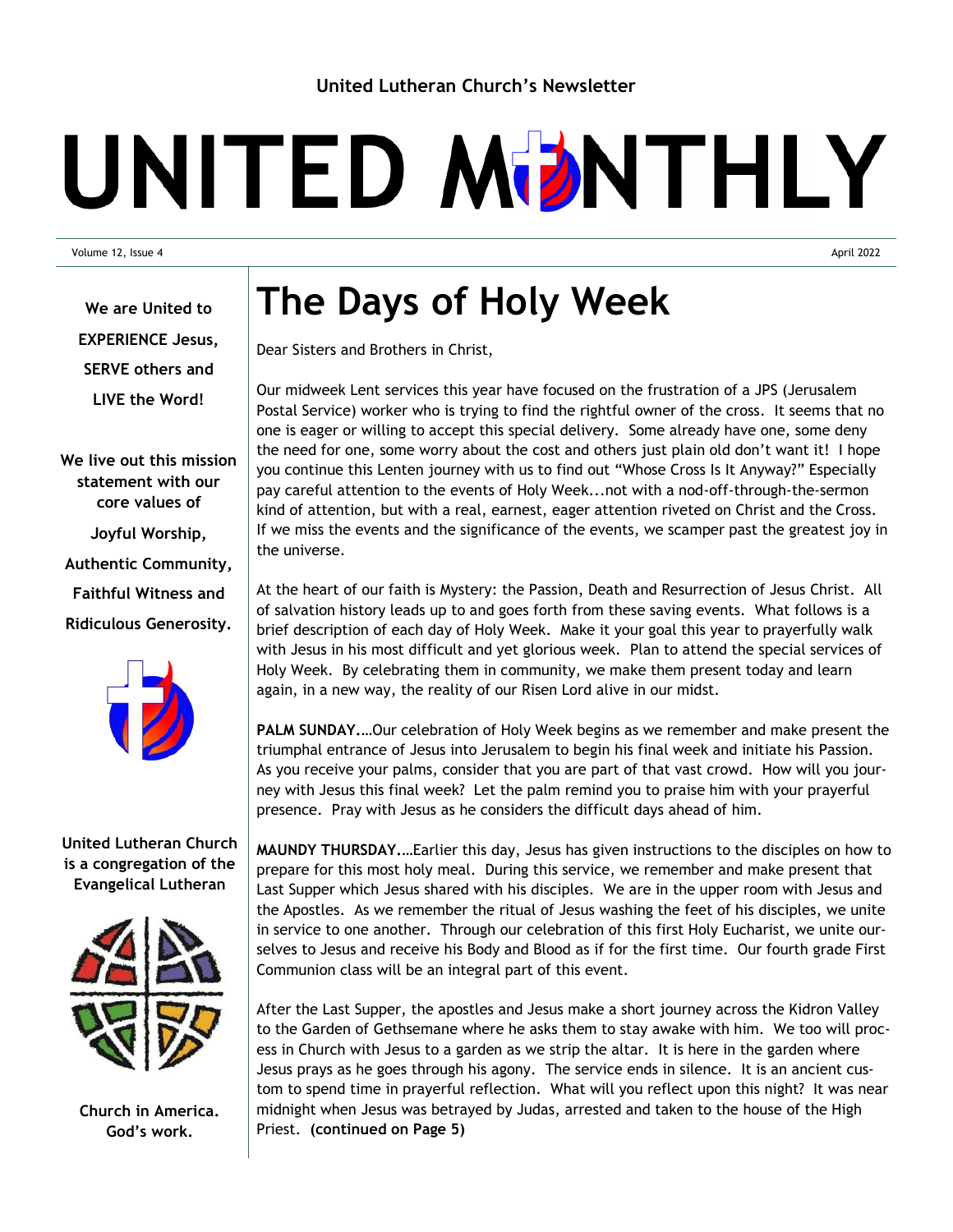# April 2022

| <b>SUN</b>                                                                                                                                                                   | <b>MON</b>                                                                 | <b>TUE</b>                                                                        | <b>WED</b>                                                                                            | <b>THU</b>                                                                                         | <b>FRI</b>                          | <b>SAT</b>     |
|------------------------------------------------------------------------------------------------------------------------------------------------------------------------------|----------------------------------------------------------------------------|-----------------------------------------------------------------------------------|-------------------------------------------------------------------------------------------------------|----------------------------------------------------------------------------------------------------|-------------------------------------|----------------|
|                                                                                                                                                                              |                                                                            |                                                                                   |                                                                                                       |                                                                                                    | $\mathbf{1}$                        | $\overline{2}$ |
| $\overline{3}$<br>9AM Sunday school<br>10AM Worship                                                                                                                          | $\overline{4}$                                                             | 5<br>9AM-3PM Quilting                                                             | 6<br>9AM-3PM Quilting<br>3:45PM First<br>Communion<br>Instruction<br>6PM Lenten supper<br>7PM Worship | $\overline{7}$<br>9AM Mom's<br>Group<br>12PM Al-Anon                                               | 8                                   | 9              |
| 10<br>9AM Sunday school<br>10AM Palm Sunday Worship<br><b>11AM VBS Cake/Bake Auction</b><br>7PM Palm Sunday concert<br>@ Emmanuel Evangelical Church                         | 11<br>12PM Pastor<br>Jodi at<br>Behavioral<br><b>Task Force</b><br>Meeting | 12<br>10:30AM Deborah<br>Circle @ the Senior<br>Center<br>5:30PM Esther<br>Circle | 13<br>2PM Pastor Jodi at<br>Wheatland for Bible<br>Study                                              | 14<br>9AM Mom's<br>Group<br>12PM Al-Anon<br>7PM Maundy<br>Thursday<br>Worship                      | 15<br>7PM Good<br>Friday<br>Worship | 16             |
| <sup>17</sup><br><b>No Sunday School</b><br><b>Easter Communion Services</b><br><b>8AM Traditional Worship</b><br>Rolls served between services<br>10AM Contemporary Worship | 18<br>6PM Church<br>Council<br>meeting                                     | 19<br>12PM Writer's<br>Group                                                      | 20<br>6PM Confirmation<br>7PM Youth Group                                                             | 21<br>9AM Mom's<br>Group<br>12PM Al-Anon                                                           | 22                                  | 23             |
| 24<br>9AM Sunday school<br>10AM Contemporary Worship<br>with Holy Communion<br>2PM Pastor Jodi at MMCC<br>7PM Lisa Schuler's Spring<br>Piano Recital                         | 25<br>5PM P.E.O.                                                           | 26                                                                                | 27<br>6PM Confirmation                                                                                | 28<br>9AM Mom's<br>Group, 9AM-<br>4:30PM Pastor<br>Jodi at<br>Theological<br>Event<br>12PM Al-Anon | 29                                  | 30             |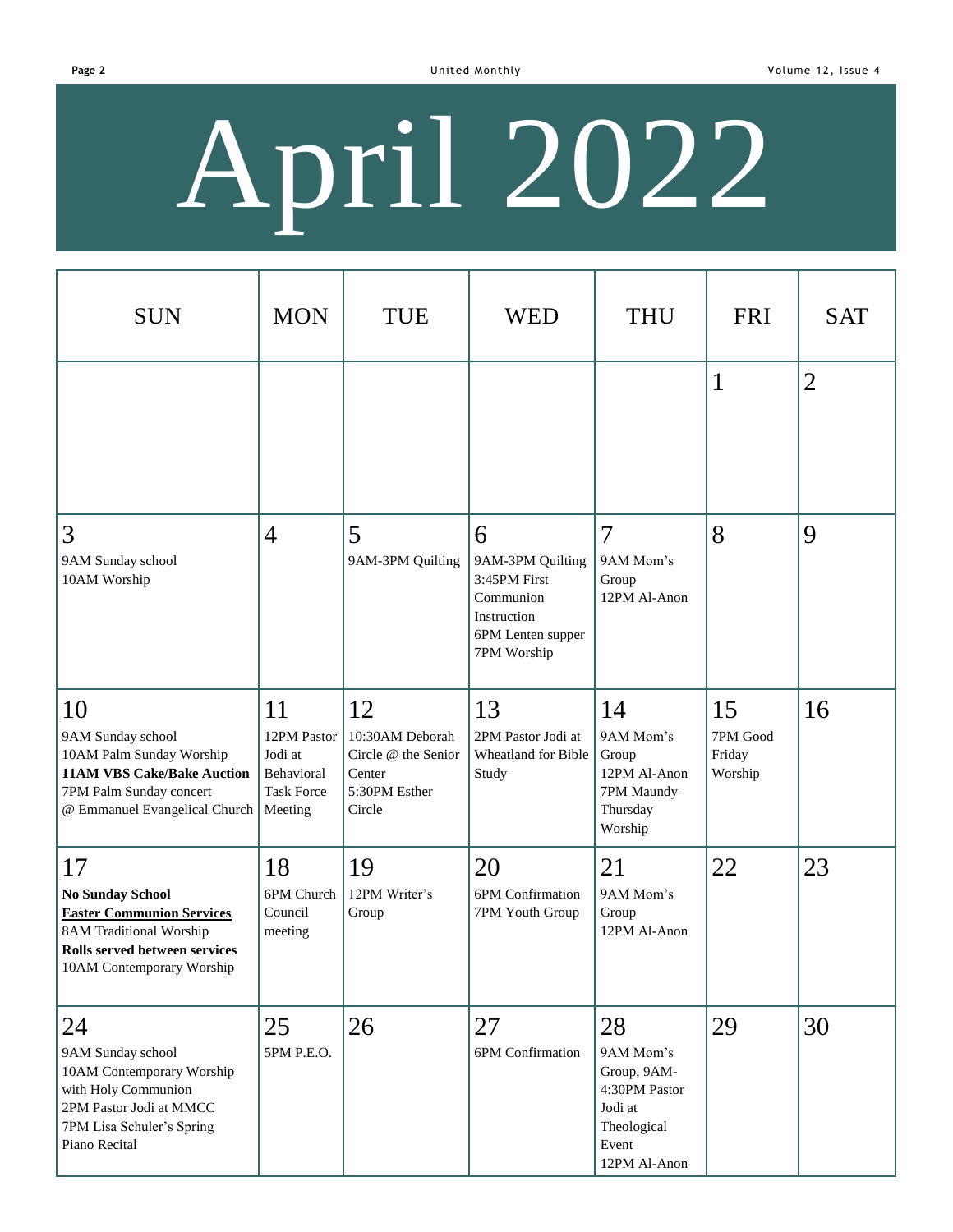## **Faith & Care #4**

#### Chairman - Lisa Schuler

Miles & Teresa Anderson Rob & Nancy Becker Rob & Laura Belle John & Karen Boe Kenneth & DeLynn Carlson Jayla Christie Wayne & Nancy Coyle Jim & Marcie Crockett Tim & Myrna Devine Ryan & Heather Domres Dan & Peggy Fischer Darren & Lisa Gellner Kraig Gellner Greg & Sara Goodman Ryan & Ashley Gustafson Ashton Hedger Zach & Andrea Jacobson Corey & Julie Johnson Devon & Katie Johnson Jay & Delane Johnson

Landin & Brynn Johnson Linden & Helen Johnson Charles & Marie Jordan Darrel & Karen Kempert Bub & Janice Knudson LeeAnn Knudson Ryan & Nicole Koons Jolena Lowery Matt & Crystal Lowery Chris & Tina Mikkelsen Val Olson Josh & Sarah Overby Trevor & Jennifer Romfo Mark & Shauna Schneider Joan Schrader Bob & Diane Simmons Kassandra Spanier Reuben & Jeannie Steinwand Carla Symons Willie Thom Ryan & Shannon Wagner Shannon & Sheri Winnegge

## **Financial Update** *2-28-22*

| <b>February Offering</b>                                    | \$6,812.00                  |                                  |  |  |
|-------------------------------------------------------------|-----------------------------|----------------------------------|--|--|
| Offering Income                                             | Year-to-Date<br>\$26,692.77 | <b>Budget YTD</b><br>\$32,450.00 |  |  |
|                                                             | <b>Current Year</b>         | Last Year                        |  |  |
| Total Income thru February<br>*Total Expenses thru February | \$27,035.91<br>\$31,935.34  | \$33,699.41<br>\$43,438.40       |  |  |

\*Please note, last year's expense includes a transfer from the general check book to the dedicated fund to pay off the HVAC note of \$11,332.45.

As of March 29, our Endowment Fund balance was \$105,130.94. If you would like to make a contribution to the Endowment Fund, please

make checks payable to "InFaith Foundation" (which manages our endowment fund). Interest accrued yearly from this Endowment fund has been used at the end of each year to give back to needs within our community or special projects within the church.



## **ULC Leadership 2022**

President Deidre Long Vice President LeeAnn Knudson Secretary Diane Simmons Financial Secretary Julie Johnson

#### **Committee Council Representatives**

| Education   | Kim Hart, Kristi McDonald |
|-------------|---------------------------|
| Endowment   | <b>Tyler Balsdon</b>      |
| Hospitality | Terry Jacobson            |
| Property    | <b>Steve Hart</b>         |
| Stewardship | Abby Borchardt            |
|             |                           |

#### **Non-voting Representative**

Pastor **Disk Line Controller Service Controller Service Controller Service Controller Service Controller Service Controller Service Controller Service Controller Service Controller Service Controller Service Controller Ser** 

## **Council Notes 03-21-22 Mtg**

May 1st will be Rogation Sunday and coffee and cocoa will be offered before church once again by our Youth.

Julie reported that \$201 was given to the Langdon Ministerial from the Sunday night ecumenical service hosted at United on March 13. As a congregation, we may qualify for the Employee Retention Credit (ERC) for employee payroll taxes from March 2020 to September 2021.

Greg Goodman, guest speaker, spoke of the research he has done with the Portico company, owned by the ELCA which carries Pastor Jodi's pension/health plan. The Executive Committee will visit with a representative from Portico through a zoom visit, yet to be scheduled. Further discussion will then be held at the next Council meeting.

The Youth hosted two Lenten suppers and have raised \$463 so far to put toward their mission event, "Feed My Starving Children". The Cake/Bake Auction will be held on April 10th.

Synod Assembly will be held June 4-5 in Fargo. United Lutheran can have representation of three individuals along with Pastor Jodi. Registration deadline is May 19th.

*Council minutes and treasurers reports are posted monthly on the bulletin board in the hall across from the church kitchen.*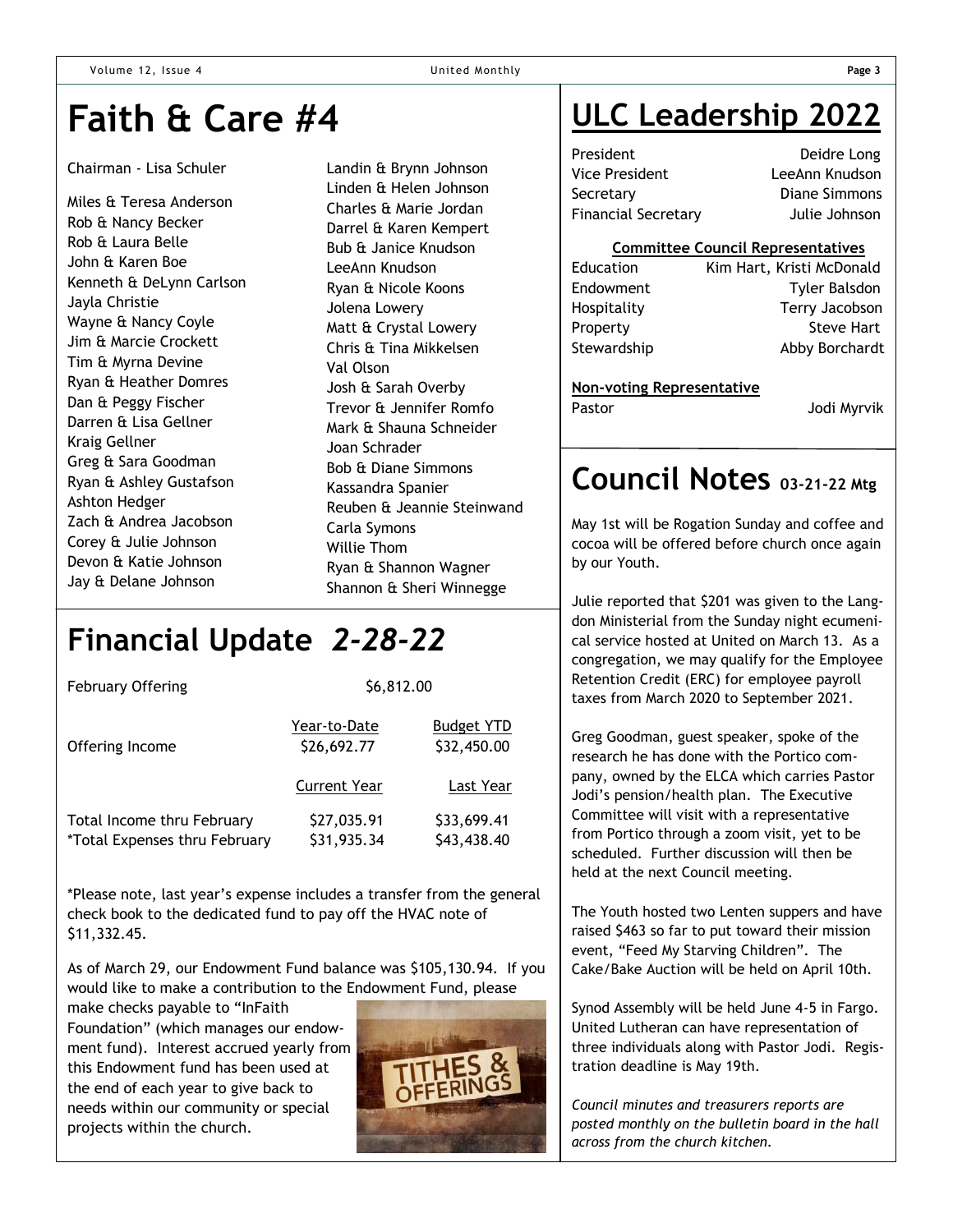## **"Feed My Starving Children" Pack Event**

A group of 15 from ULC participated in the "Feed My Starving Children" pack event in Grand Forks on Saturday, March 26. United also supported the event monetarily through donations given during the youth Lent suppers! Thanks for all your support! They were told that the food they packed would be sent to the Ukraine and surrounding countries.

World hunger is the cause of half the deaths of children under the age of five years. Every day, MannaPack® meals from "Feed My Starving Children" (FMSC) are shipped around the world to the kids and families who need them most.

The Grand Forks event had no paid staff. All the contributions went directly to the purchase of supplies needed to pack 282,000 meals. A majority of the hundreds of packing volunteers were children learning the virtue of Christian sharing. The event required \$65,000 for ingredients and around 600 volunteers to do the packing. The ND-MN regional FMSC pro-

gram is an interdenominational Christian effort in which individuals come together to bring the compassion of Jesus to feed hungry children.

"Those who are generous are blessed, for they share their bread with the poor." – Proverbs 22:9



## **Camp Hope**

Each quarter of the year, United Lutheran will focus on a new stewardship project selected by the Stewardship Committee. Thank you for your donations to the Domestic Violence and Abuse Center during the first quarter, (January-March). The Stewardship Committee has chosen **Camp Hope** as the second quarter, recipient of blessings.

Monetary donations will be collected in a separate offering container at the back of the sanctuary, every Sunday, (April-June). At the end of June, a check will be sent to Park River Bible Camp to help with camperships for kids who are in foster care settings. **Camp Hope** is designed specifically for kids who have finished kindergarten to twelfth grade who are in foster care. It is a three-night, four-day camp experience that provides kids with a safe place to have fun, meet friends who are experiencing like situations, play games, join in camp fires and so much more. May God bless our United effort in supporting this stewardship project!

## **Rogation Sunday**

*In the beginning God created the heavens and the earth. He said, "Let the earth produce vegetation: seed-bearing plants, and fruit trees bearing fruit with their seeds inside, on the earth." And so it was. The earth produced vegetation: plants bearing seeds in their various kinds, and trees bearing fruit with their seed inside in their several kinds. God saw that it was good, (Genesis 1:1, 11-12).*

**Ready for a SPRING Adventure?** May 1st has been designated as Rogation Sunday at ULC! "What is THAT?" you might ask. Great question! The word "rogation" comes from the Latin verb, "rogare." It means to ASK. So, in the season of Easter, as we celebrate the resurrection joy of new life, we will ASK for God's blessing upon the earth, the seeds and the equipment used for spring planting. **Farmers and gardeners of all kinds…this one's for you!** Bring your tractors, bring your planters, your tools and of course the seed! Let's fill the church sanctuary and parking lot with the equipment needed for spring planting. Come dressed as you are or as you would for work. Feed on God's word and be sent out to the fields and pastures of your life.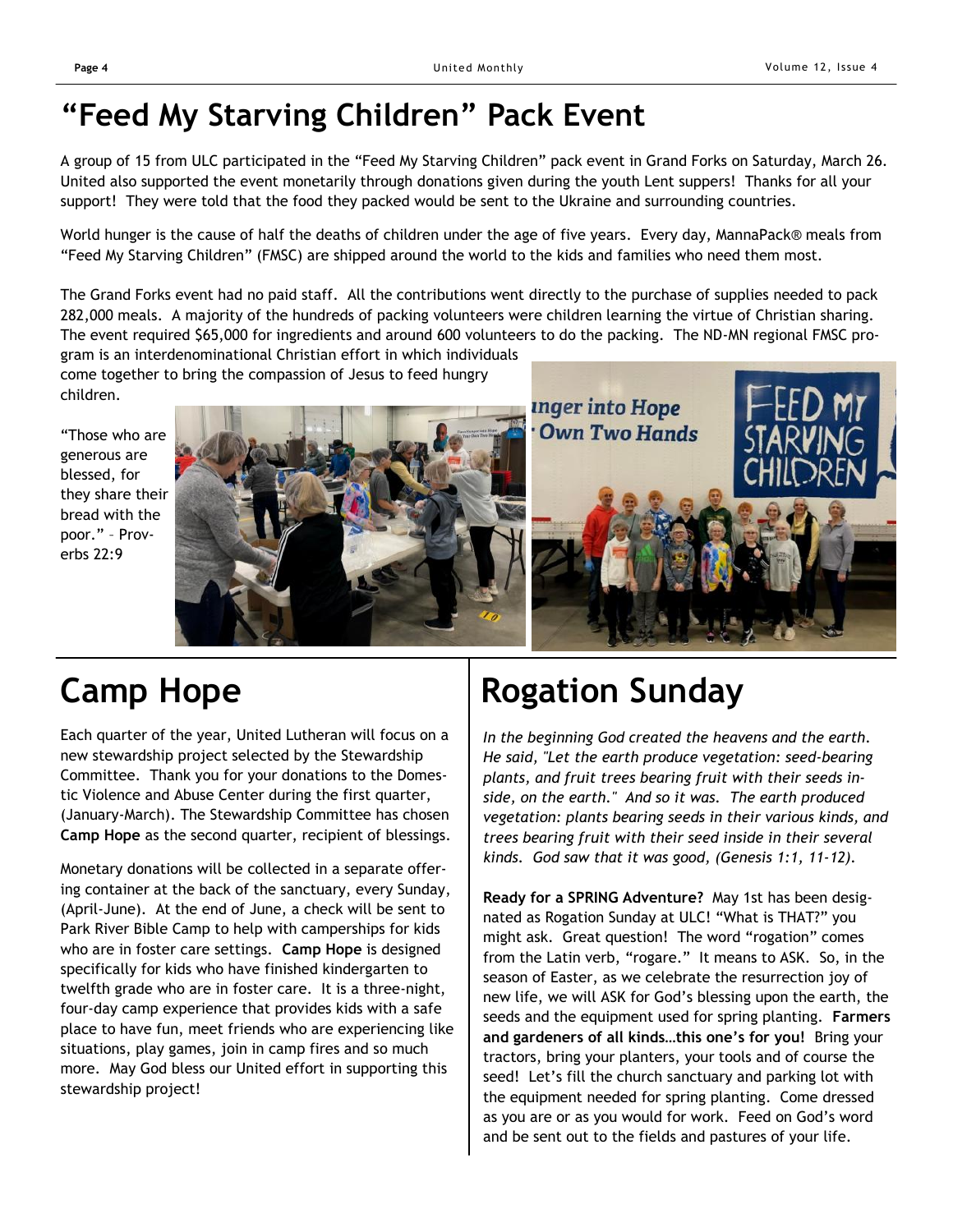## **The Days of Holy Week**

## **(Continued from page 1)**

**GOOD FRIDAY....**All through the night, Jesus has been locked in the dungeon of the high priest's house. Early in the morning, he is bought before Pilate who transfers his case to Herod. Herod sends him back to Pilate, who, sometime in the midmorning, bows to the pressure of the Temple leadership and the crowds and condemns Jesus to a horrible death by crucifixion. In the late morning, Jesus is taken by the soldiers through the city and up the hillside of Golgotha. By noon he is nailed to the cross where he hangs in agony for some three hours. He dies around three in the afternoon. He is taken down from the cross and placed in the tomb hastily before sundown.

Today is a day of prayer. In the evening, we gather quietly in worship to enter into a time of prayer as we reflect on Jesus' death on the cross. The mystery of "Whose Cross Is It Anyway?" is solved. We acknowledge the power of the cross in our lives today. Considering too, how the apostles might have gathered that night together in fear and prayer reflecting on all that happened.

**HOLY SATURDAY....**The body of Jesus is in the tomb. The disciples, heartbroken at the death of Jesus, observed the Jewish Sabbath in sorrow. They have forgotten the promise of Jesus...that he would rise. We cannot forget his promise. We cannot forget! Jesus is the light that will shine through all darkness. He is the light of the world.

**EASTER SUNDAY....**Suddenly, the church lights are lit and the Alleluia is sung as we celebrate the moment of Christ's resurrection. The women come to the tomb. The tomb is empty! He Lives! As a Church we sing Alleluia for the first time in forty days! The hunt is over! In the joy of the resurrection, we celebrate the hope we have for a future. Do everything you can to be present on this day and invite friends and family to join. Easter is a joyful celebration that never ends! Will you be afraid? Or, will you "Go and Tell" the story of Jesus and his love for you?

To experience the total impact....Journey with us to the cross and beyond and you too will be filled with Easter joy!

In Christ, Pastor Jodi

## **Sunday School/Confirmation/Youth**

Greeting to everyone!

Wow! We are down to our last five Sunday School Lessons. April 3rd we will be learning about "The Greatest Commandment". On April 10th, Palm Sunday, the Sunday School students will be singing in church and the lesson is "Jesus is Risen". We will not have Sunday School on Easter, April 17th and finish April off with "Thomas Believes" on April 24<sup>th</sup>.

Fourth Graders and parents mark your calendars, First Communion Instruction will be Wednesday, April 6<sup>th</sup> at 3:45PM. First Communion will be held April 14<sup>th</sup> during Maundy Thursday service at 7pm. Families that will be gone; a makeup First Communion service will be during regular worship on April 24th.

We will be bringing back the Cake/Bake Auction Fundraiser for raising funds for Vacation Bible School. The Auction will be following worship on April 10th. We ask that all Sunday School families bring **at least one** baked item to be auctioned off. Others in the congregation are free to help support this event. (Please keep in mind, ULC is peanut-free).

Confirmation students should still be meeting with their mentors after Lenten Wednesday services and will resume classes on April 20th at 6PM.

The meals that the Youth (and parents) have been providing have been wonderful, Thank You! We had 15 people attend "Feed My Starving Children" in Grand Forks on March 26th. It was a lot of fun and continue to look for other events to serve. Youth Group will meet again on April 20 at 7PM.

Grace & Peace, Kristin McDonald, Education Committee Co-Chair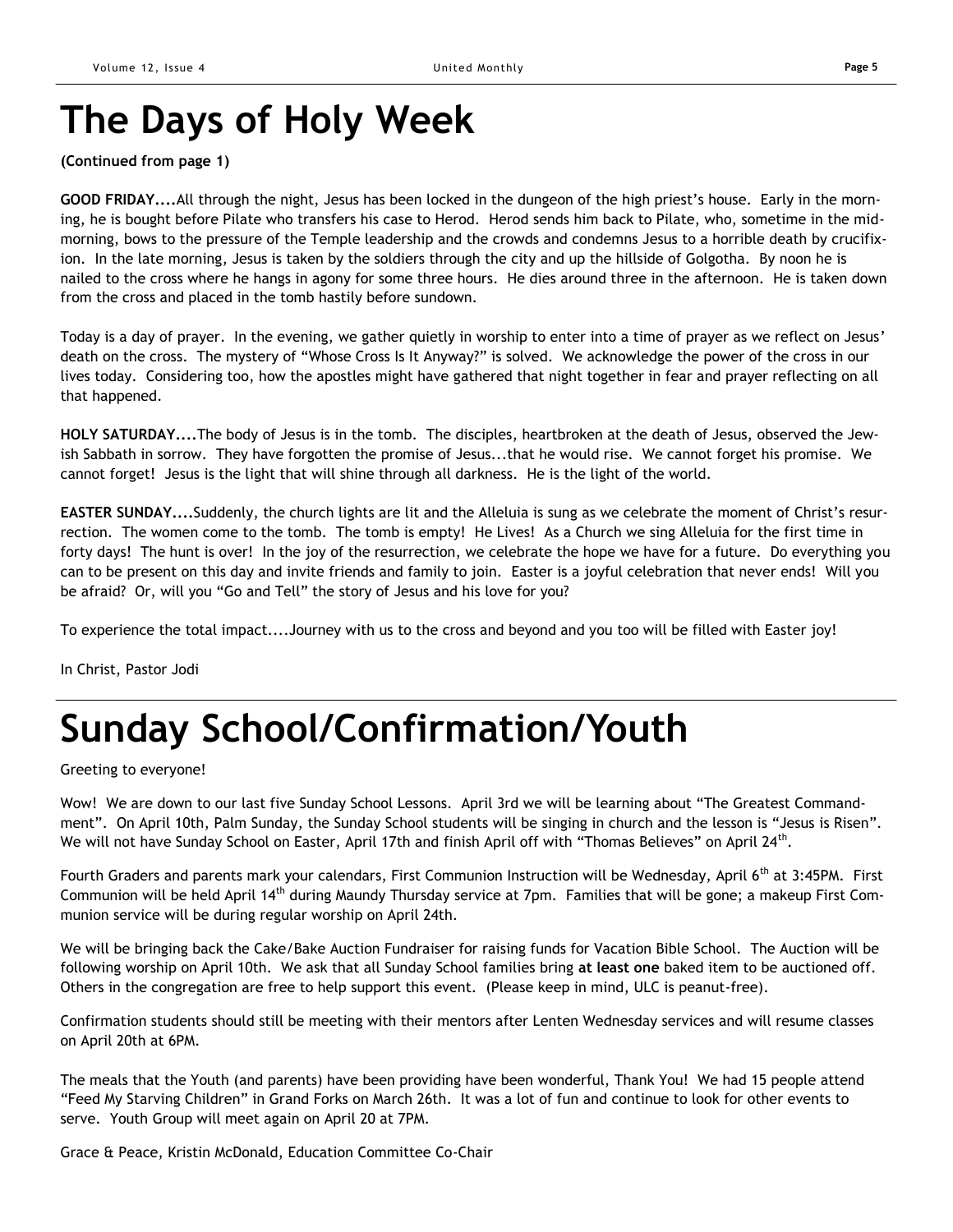## **Easter Worship Schedule**

Youth will serve their last Lenten supper with a free will offering on April 6 at 6PM prior to worship at 7PM. Your free will offerings have helped support a mission event, (Feed My Starving Children), in which they attended on Saturday, March 26.

> **Palm Sunday (April 10) - 10AM** (Students will be singing during worship)

**Maundy Thursday (April 14) - 7PM** (First Communion - 4th graders) **Good Friday (April 15) - 7PM Easter Sunday - April 17** 8AM Traditional Worship 10AM - Contemporary Worship

## **Cake/Bake Auction**

The Cake/Bake Auction is back, Sunday, April 10th after worship! This annual auction was in existence every year prior to covid and helps cover most of the costs of Vacation Bible School. The Auction allows United Lutheran to offer camp free of charge for our students and those outside our congregation. We ask that all Sunday School families please bring **at least one** baked item to be auctioned off. Others in the congregation are free to help support this event, also. Please bring a baked item(s) to donate and your generosity! (Please keep in mind, ULC is peanut-free).

Vacation Bible School will be held Tuesday through Friday, May 31st through June 3rd. Pre-registration will be required this year for all children; please stay tuned for more information! The auction helps cover most of the costs of VBS, so please bring a baked item(s) to donate and your generosity!

## **First Communion**

be held Wednesday, April 6 at 3:45PM for fourth graders. A letter has been sent to those families with more information. Please let the church office know if you've not received a letter.



## **Prayers of...**

## **Healing**

Lois Jones (Val Olson's cousin, cancer), Diane Reinhardt, Renae Skjervheim, Bob Kempert, Joanne Field, Caven Dahl (Non-Hodgkin's lymphoma), Gage Goodman, Cora Badding, Michelle Kaercher (breast cancer), Ole Olson and our brothers and sisters in Haiti.

**Joy**

Congratulations to Nathan and Samantha Howatt on the birth of their new son, Vince Gerald Howatt on March 25.



*We invite you to pray for those people* 

*listed above. Please call the church office if you have additions to our prayer list.*

## **March Memorials**

**Larry Johnson** - Carla Symons (building)

**Vicki Muth** - Carla Symons (building)

*Memorials may be mailed or dropped by the Church Office at ULC at any time.*

## **Help for Ukraine**

Lutheran Disaster Response is accompanying our companions in Ukraine, Hungary, Poland and Slovakia as well as other ecumenical partners in humanitarian aid. If you wish to donate, you can write a check to Lutheran Disaster Response and give to the church, to forward on. 100% of your gift will be used entirely to provide support for people impacted by conflict in the Eastern Europe Crisis.

## First Communion instruction will<br>be held Wednesday, April 6 at **Communion instruction will Easter Lilies - (please note)**

We will not be having families place Easter Lilies in the sanctuary this year and going forward. Although, feel free to purchase other floral arrangements. The church has purchased synthetic Easter Lilies to beautify this space. Pastor Jodi is extremely allergic to the Lilies and we would like to keep her healthy. Thank you for your understanding!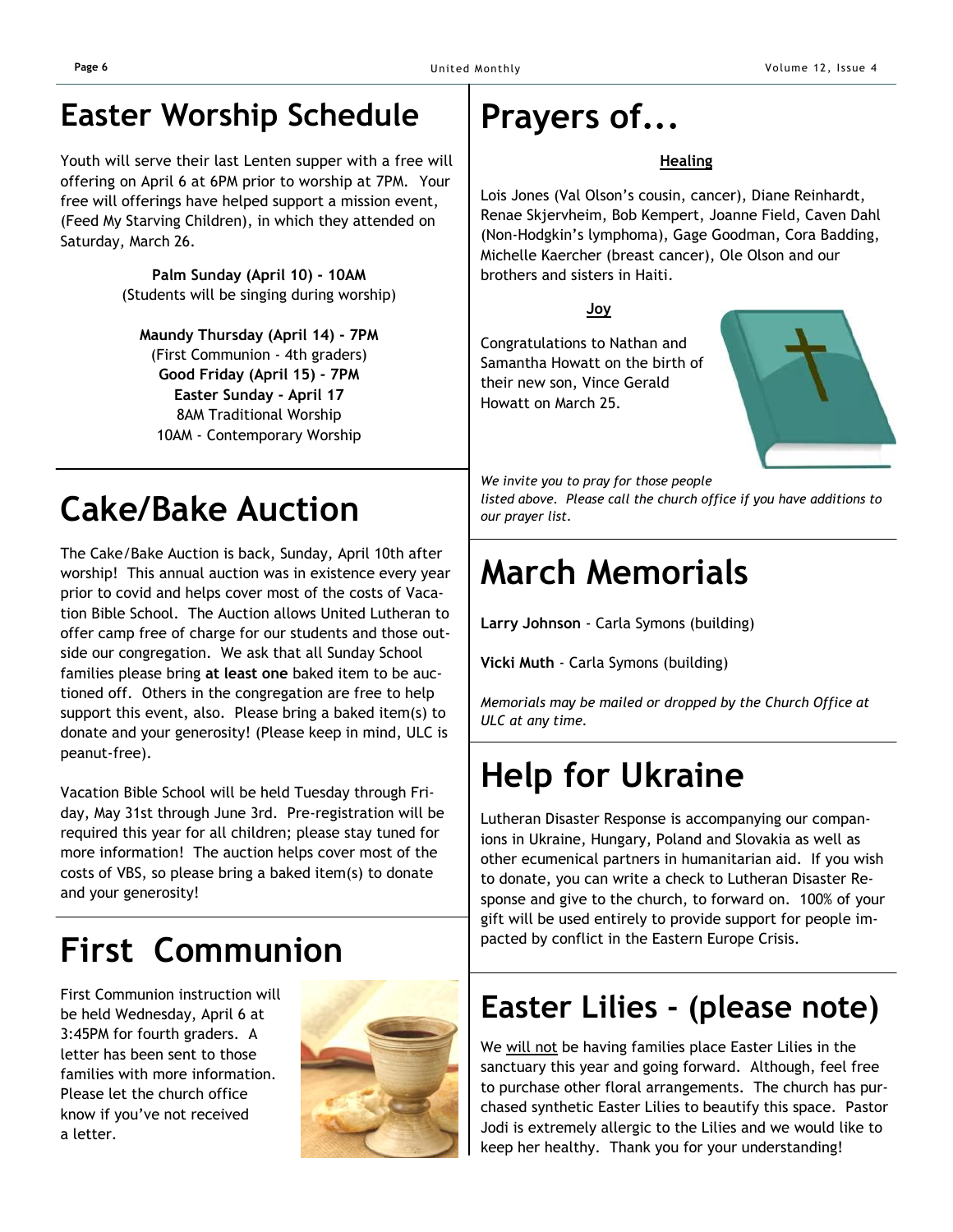## **At-a-Glance and General Announcements**

## **Thank You to:**

The Hospitality Committee for setting up and serving the Community Lenten service hosted by United Lutheran on March 13. Also, to those that were able to bring bars/cookies for that evening.

Those that directed their Thrivent Choice Dollars to United Lutheran. We appreciate it!

Our Youth for taking the lead in the various ways throughout the Lenten worship services.

Those who have contributed household items for the Domestic Violence and Abuse Center in Grafton.

Those that gave offering at our March 13 evening community Lenten service. \$201 was raised for the Ministerial Association.

Lane Lindseth for being United's guest organist on March 20th.

#### **Community Lenten Services**

The last of the Sunday night (7PM) Community Lenten services are:

New Hope - April 3 Emmanuel Evangelical - April 10 (Palm Sunday concert)

Sunday evening offerings will go to the Ministerial Association.

#### **United Quilters**

Quilters meet the first Tuesday and Wednesday of each month (September-April, 9AM-3PM). All are welcome to be part of this group to fulfill their quilt mission. Materials, tools and machines provided; little experience required.

#### **Coffee with Worship, Again**

On Sunday, May 1st, the Youth will once again be offering coffee and hot cocoa prior to worship in the narthex around 9:30AM. Bring your own covered coffee mug to have it filled and savor your coffee while attending the service! There will be eco-friendly cups available if you forget your cup and also a variety of creamers offered. (Please note that coffee will not be served following worship that day.)

#### **Assistance**

While attending worship, large print bulletins are available and in-ear hearing devices from our ushers. We also have a wheelchair available for anyone needing transfer assistance, located in the narthex.

#### **Bulletins**

You may have noticed a change in our bulletin format/color this last month or so. As a Council, we have chosen to be good stewards of saving the yearly expense that goes in to paying for the colored bulletin covers with the perforation that were previously used. Feel free to continue filling out any requests, questions or notes found on the bottom and back of each bulletin. In keeping our church records updated, we ask that you fill out the communion box with your name, once annually.

#### **Offering Envelopes**

The 2022 offering envelopes are available to be picked up from the table in the fellowship hall.

#### **Pastor Jodi's Contact Information**

pjmyrvik@polarcomm.com Cell phone number 701-265-2409

#### **PRBC Events**

PRBC is offering many camps; some brochures are located at the entrance of the sanctuary. More camps with information can be found at www.parkriverbiblecamp.org, their website.

The camp is also looking for needed help: program assistant, camp counselor, maintenance & kitchen staff, camp medic and VBS team members. More information about these positions are posted on the bulletin board by the sanctuary doors.

## **Covid Information**

Pediatric Vaccines are being offered and Adult Boosters. (Pfizer, Moderna and Johnson & Johnson). Cavalier County Health District is offering vaccinations on Mondays, Wednesdays and Fridays.

Free Covid-19 Testing, new days, Monday, Wednesday and Friday, 1- 1:30PM. Walk-ins accepted based on staff availability, cavaliercountyhealth.com

Schedule appointments for vaccines or testing by calling 256-2402 or online at tinyurl.com/f2e2uaw3.

## **Babysitting Clinic**

Saturday, April 2, 9AM-4PM, Cavalier County Courthouse. Youth grades 6- 8. Cost is \$10, class size is limited. Preregistration required by March 25. Call 256-2560 to register.

#### **Cancer Rummage Sale**

Tuesday, April 26th through Saturday, April 30. Langdon American Legion Downtown building. Drop-off dates are Sunday, April 24 & Monday, April 25th, 10AM-6PM. Volunteers are welcome.